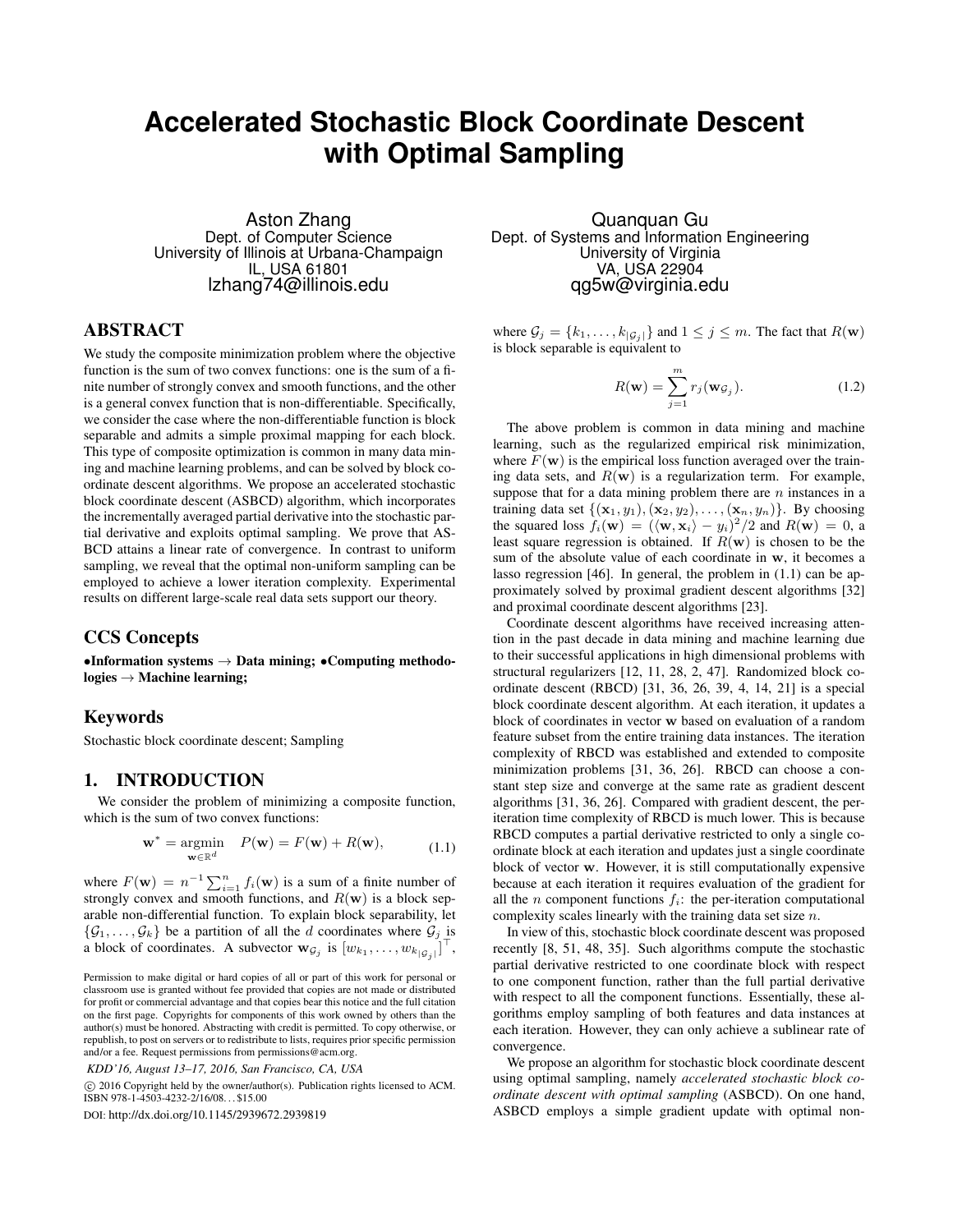<span id="page-1-0"></span>Algorithm 1 ASBCD: Accelerated Stochastic Block Coordinate Descent with Optimal Sampling

- 1: Inputs: step size  $\eta$  and sampling probability set  $\mathcal{P}$  =  $\{p_1, \ldots, p_n\}$  of component functions  $f_1, \ldots, f_n$
- 2: Initialize:  $\boldsymbol{\phi}_i^{(0)} = \mathbf{w}^{(0)} \in \mathbb{R}^d$
- 3: for  $t = 1, 2, ...$  do
- <span id="page-1-1"></span>4: Sample a component function index i from  $\{1, \ldots, n\}$  at probability  $p_i \in \mathcal{P}$  with replacement
- <span id="page-1-2"></span>5:  $\phi_i^{(t)} \leftarrow \mathbf{w}^{(t-1)}$
- 6: Sample a coordinate block index j from  $\{1, \ldots, m\}$  uniformly at random with replacement

7: 
$$
\mathbf{w}_{\mathcal{G}_j}^{(t)} \leftarrow \text{prox}_{\eta,j} (\mathbf{w}_{\mathcal{G}_j}^{(t-1)} - \eta [(np_i)^{-1} \nabla_{\mathcal{G}_j} f_i(\boldsymbol{\phi}_i^{(t)}) - (np_i)^{-1} \nabla_{\mathcal{G}_j} f_i(\boldsymbol{\phi}_i^{(t-1)}) + n^{-1} \sum_{k=1}^n \nabla_{\mathcal{G}_j} f_k(\boldsymbol{\phi}_k^{(t-1)})]
$$
  
\n8:  $\mathbf{w}_{\backslash \mathcal{G}_j}^{(t)} \leftarrow \mathbf{w}_{\backslash \mathcal{G}_j}^{(t-1)}$   
\n9: **end for**

uniform sampling, which is in sharp contrast to the aforementioned stochastic block coordinate descent algorithms based on uniform sampling. On the other hand, we incorporate the incrementally averaged partial derivative into the stochastic partial derivative to achieve a linear rate of convergence rather than a sublinear rate.

To be specific, given error  $\epsilon$  and number of coordinate blocks  $m$ , for strongly convex  $f_i(\mathbf{w})$  with the convexity parameter  $\mu$  and the Lipschitz continuous gradient constant  $L_i$  ( $L_M = \max_i L_i$ ), the iteration complexity of ASBCD is

$$
\mathcal{O}\bigg[m\bigg(\frac{1}{n}\sum_{i=1}^n\frac{L_i}{\mu}+n\bigg)\log\frac{1}{\epsilon}\bigg].
$$

Notation. Here we define and describe the notation used through this paper. Let  $w_k$  be the  $k^{\text{th}}$  element of a vector  $\mathbf{w} =$  $[w_1, \ldots, w_d]^\top \in \mathbb{R}^d$ . We use  $\|\mathbf{w}\| = \|\mathbf{w}\|_2 = \left(\sum_{k=1}^d w_k^2\right)^{1/2}$  to denote the  $\ell_2$  norm of a vector w and  $\|\mathbf{w}\|_1 = \sum_{k=1}^d |w_k|$ . The subvector of **w** excluding  $w_{\mathcal{G}_j}$  is denoted by  $w_{\setminus \mathcal{G}_j}$ . The simple proximal mapping for each coordinate block, also known as the proximal operator, is defined as

$$
\text{prox}_{\eta, j}(\mathbf{w}) = \underset{\mathbf{u} \in \mathbb{R}^d}{\text{argmin}} \frac{1}{2\eta} \left\| \mathbf{w} - \mathbf{u} \right\|^2 + r_j(\mathbf{u}). \tag{1.3}
$$

## 2. THE PROPOSED ALGORITHM

We propose ASBCD (Algorithm [1\)](#page-1-0), an accelerated algorithm for stochastic block coordinate descent with optimal sampling. It starts with known initial vectors  $\boldsymbol{\phi}_i^{(0)} = \mathbf{w}^{(0)} \in \mathbb{R}^d$  for all *i*.

In sharp contrast to stochastic block coordinate descent with uniform sampling, ASBCD selects a component function according to non-uniform probabilities (Line [4](#page-1-1) of Algorithm [1\)](#page-1-0).

In Algorithm [1,](#page-1-0) we define the gradient of any function  $f(\phi)$ with respect to a coordinate block  $\mathcal{G}_j$  of  $\phi$  as  $\nabla_{\mathcal{G}_j} f(\phi) =$  $[\nabla f(\boldsymbol{\phi})]_{\mathcal{G}_j} = [\partial f(\boldsymbol{\phi})/\partial \phi_{k_1}, \dots, \partial f(\boldsymbol{\phi})/\partial \phi_{k_{|\mathcal{G}_j|}}]^{\top}$ , where  $\mathcal{G}_j =$  ${k_1, \ldots, k_{|\mathcal{G}_i|}}.$ 

Algorithm [1](#page-1-0) has a lower computational cost than either proximal gradient descent or RBCD at each iteration. The update at each iteration of Algorithm [1](#page-1-0) is restricted to only a sampled component function (Line [4\)](#page-1-1) and a sampled block of coordinates (Line [6\)](#page-1-2).

The key updating step (Line [7\)](#page-1-3) with respect to a stochastic block of coordinates incorporates the incrementally averaged partial derivative into the stochastic partial derivative with the third term  $n^{-1} \sum_{k=1}^{n} \nabla g_j f_k(\phi_k^{(t-1)})$  within the square bracket. At each iteration with i and j sampled, this summation term  $\sum_{k=1}^{n} \nabla_{\mathcal{G}_j} f_k(\boldsymbol{\phi}_k^{(t-1)})$  is efficiently updated by subtracting  $\nabla_{\mathcal{G}_j} f_i(\phi_i^{(t-2)})$  from itself while adding  $\nabla_{\mathcal{G}_j} f_i(\phi_i^{(t-1)})$  to itself.

REMARK 2.1. *For many empirical risk minimization problems with each training data instance*  $(\mathbf{x}_i, y_i)$  *and a loss function*  $\ell$ *, the gradient of*  $f_i(\mathbf{w})$  *with respect to* **w** *is a multiple of*  $\mathbf{x}_i$ *:*  $\nabla f_i(\mathbf{w}) =$  $\ell'(\langle \mathbf{w}, \mathbf{x}_i \rangle, y_i) \mathbf{x}_i$ *. Therefore,*  $\nabla f_i(\boldsymbol{\phi}_i)$  *can be compactly saved in* memory by only saving scalars  $\ell'(\langle \phi_i, \mathbf{x}_i \rangle, y_i)$  with the same space *cost as those of many other related algorithms MRBCD, SVRG, SAGA, SDCA, and SAG described in Section [5.](#page-4-0)*

<span id="page-1-3"></span>REMARK 2.2. *The sampling probability of component functions*  $f_i$  *in Line* [4](#page-1-1) *of Algorithm [1](#page-1-0) is according to a given probability set*  $P = \{p_1, \ldots, p_n\}$ *. The uniform sampling scheme employed by stochastic block coordinate descent methods fits under this more generalized sampling framework as a special case, where*  $p_i = 1/n$ *. We reveal that the optimal non-uniform sampling can be employed to lower the iteration complexity in Section [3.](#page-1-4)*

When taking the expectation of the squared gap between the iterate  $\mathbf{w}^{(t)}$  and the optimal solution  $\mathbf{w}^*$  in [\(1.1\)](#page-0-0) with respect to the stochastic coordinate block index, the obtained upper bound does not depend on such an index or the proximal operator. This property may lead to additional algorithmic development and here it is important for deriving a linear rate of convergence for Algorithm [1.](#page-1-0) We prove the rate of convergence bound in Appendix [A](#page-8-5) after presenting and discussing the main theory in Section [3.](#page-1-4)

## <span id="page-1-4"></span>3. MAIN THEORY

In this section, we present and discuss the main theory of our proposed algorithm (Algorithm [1\)](#page-1-0). The proof of the main theory is presented in the appendix.

We begin with the following assumptions on  $F(\mathbf{w})$  and  $R(\mathbf{w})$ in the composite objective optimization problem as characterized in [\(1.1\)](#page-0-0). These assumptions are mild and can be verified in many regularized empirical risk minimization problems in data mining and machine learning.

<span id="page-1-6"></span><span id="page-1-5"></span>ASSUMPTION 3.1 (LIPSCHITZ CONTINUOUS GRADIENT). *Each gradient*  $\nabla f_i(\mathbf{w})$  *is Lipschitz continuous with the constant*  $L_i$ , i.e., for all  $\mathbf{w} \in \mathbb{R}^d$  and  $\mathbf{u} \in \mathbb{R}^d$  we have

$$
\|\nabla f_i(\mathbf{w}) - \nabla f_i(\mathbf{u})\| \leq L_i \|\mathbf{w} - \mathbf{u}\|.
$$

ASSUMPTION 3.2 (STRONG CONVEXITY). *Each function*  $f_i(\mathbf{w})$  *is strongly convex, i.e., there exists a positive constant*  $\mu$ *such that for all*  $\mathbf{w} \in \mathbb{R}^d$  *and*  $\mathbf{u} \in \mathbb{R}^d$  *we have* 

$$
f_i(\mathbf{u}) - f_i(\mathbf{w}) - \langle \nabla f_i(\mathbf{w}), \mathbf{u} - \mathbf{w} \rangle \ge \frac{\mu}{2} ||\mathbf{u} - \mathbf{w}||^2.
$$

*Assumption 3.2 implies that* F(w) *is also strongly convex,* i.e.*, there exists a positive constant*  $\mu$  *such that for all*  $\mathbf{w} \in \mathbb{R}^d$  and  $\mathbf{u} \in \mathbb{R}^d$  we have

$$
F(\mathbf{u}) - F(\mathbf{w}) - \langle \nabla F(\mathbf{w}), \mathbf{u} - \mathbf{w} \rangle \ge \frac{\mu}{2} ||\mathbf{u} - \mathbf{w}||^2.
$$

<span id="page-1-7"></span>ASSUMPTION 3.3 (BLOCK SEPARABILITY). *The regularization function* R(w) *is convex but non-differentiable, and a closedform solution can be obtained for the proximal operator defined in* [\(1.3\)](#page-1-5)*. Importantly,*  $R(\mathbf{w})$  *is block separable as defined in* [\(1.2\)](#page-0-1)*.* 

<span id="page-1-8"></span>With the above assumptions being made, now we establish the linear rate of convergence for Algorithm [1,](#page-1-0) which is stated in the following theorem.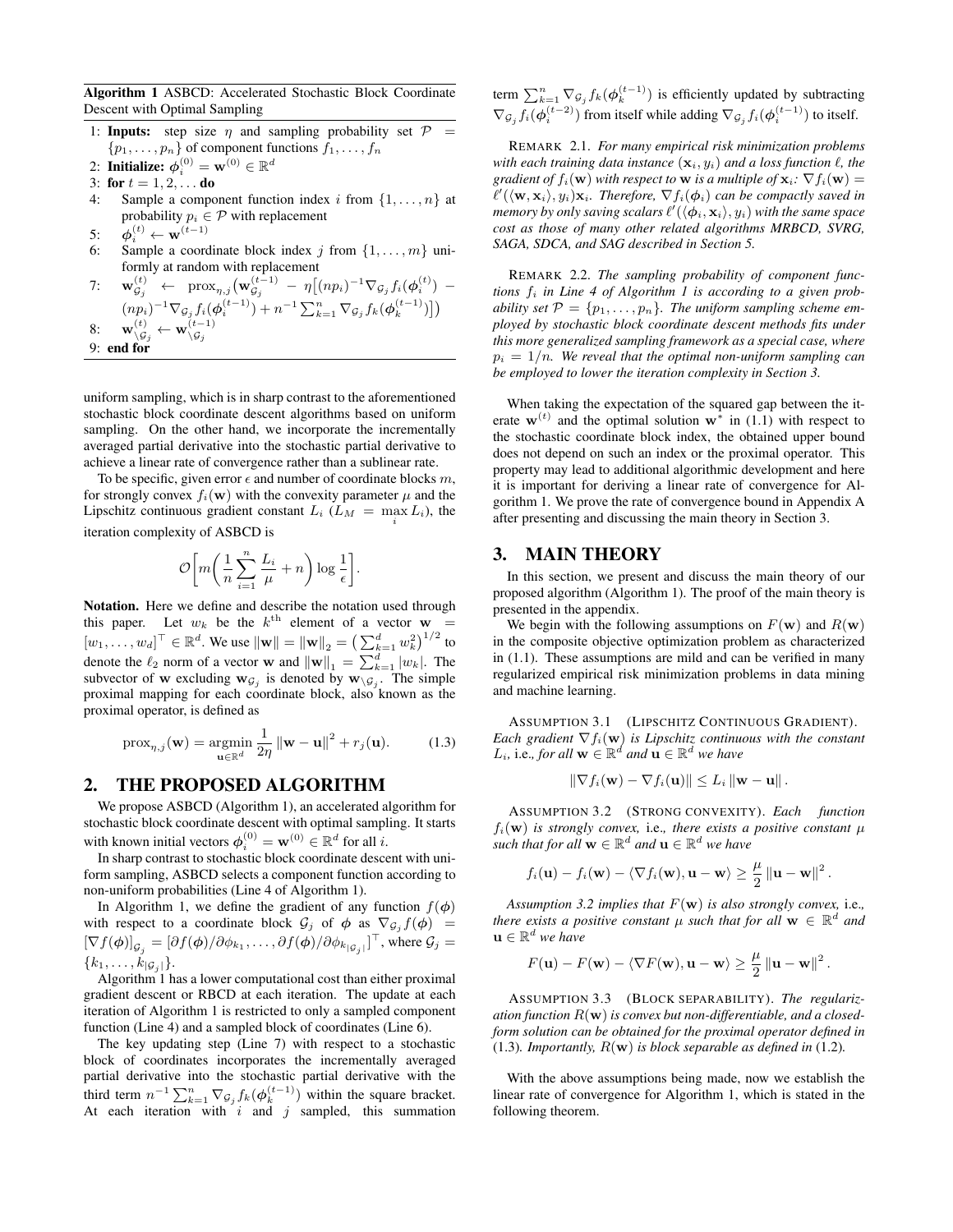THEOREM 3.4. Let  $L_M = \max L_i$  and  $p_I = \min p_i$ . Suppose i i *that Assumptions [3.1—](#page-1-6)[3.3](#page-1-7) hold. Based on Algorithm [1](#page-1-0) and with*  $\mathbf{w}^*$  defined in [\(1.1\)](#page-0-0)*,* by setting  $\eta = \max_i np_i/[2(n\mu + L_i)], \zeta =$  $np_I/(L_M\eta)-1 > 0, \kappa = L_M^2 m/[2n\eta(L_M - \mu + L_M\eta\mu\zeta)] > 0,$ *and*  $0 < \alpha = 1 - \eta \mu / m < 1$ *, it holds that* 

$$
\mathbb{E}_{i,j}[\|\mathbf{w}^{(t)} - \mathbf{w}^*\|^2]
$$
  
\n
$$
\leq \alpha^t [\|\mathbf{w}^{(0)} - \mathbf{w}^*\|^2 + \frac{1}{\kappa} [F(\mathbf{w}^{(0)}) - F(\mathbf{w}^*)]
$$
  
\n
$$
-(\nabla F(\mathbf{w}^*), \mathbf{w}^{(0)} - \mathbf{w}^*)].
$$

<span id="page-2-4"></span>REMARK 3.5. *Theorem [3.4](#page-1-8) justifies the linear rate of convergence for Algorithm [1.](#page-1-0) Parameter* α *depends on the number of coordinate blocks m. It may be tempting to set*  $m = 1$  *for faster convergence. However, this is improper due to lack of considerations for the computational cost at each iteration. When*  $m = 1$ *, at each iteration the gradient is updated with respect to all coordinates. When* m > 1*, at each iteration of Algorithm [1](#page-1-0) the gradient is updated with respect to only a sampled coordinate block among all coordinates, so the computational cost is lower than that of* m = 1 *per iteration. Therefore, comparing algorithms that update the gradient with respect to different numbers of coordinates per iteration should be based on the same number of entire data passes (the least possible iterations for passing through the entire data instances with respect to all coordinates). We perform experiments to compare such different algorithms in Section [4.](#page-2-0)*

REMARK 3.6. *Theorem [3.4](#page-1-8) implies a more generalized iteration complexity of Algorithm [1,](#page-1-0) which is*

$$
\mathcal{O}\left[m\left(\min_{i}\frac{L_i/\mu+n}{np_i}\right)\log\frac{1}{\epsilon}\right]
$$
 (3.1)

*given the error*  $\epsilon > 0$ *. The uniform sampling scheme fits this more* generalized result with  $p_i = 1/n$ . With  $L_M = \max_i L_i$ , by setting  $p_i = 1/n$ ,  $\eta = 1/[2(L_M + n\mu)] > 0$ ,  $\zeta = (L_M + 2n\mu)/L_M >$ 0*,*  $\kappa = m/[2n\eta(1 - \eta\mu)] > 0$ *, and*  $0 < \alpha = 1 - \mu/[2m(L_M +$ nµ)] < 1*, Theorem [3.4](#page-1-8) still holds. The iteration complexity of ASBCD with uniform sampling is*

$$
\mathcal{O}\bigg[m\bigg(\frac{L_M}{\mu} + n\bigg)\log\frac{1}{\epsilon}\bigg].\tag{3.2}
$$

*Now we show that the iteration complexity in* [\(3.2\)](#page-2-1) *can be further improved by optimal sampling. To begin with, minimizing* α *can be achieved by maximizing* η *with respect to* pi*. It is easy to show that*  $\eta$  is maximized when  $p_i = (n + L_i/\mu)/\sum_{k=1}^n (n + L_k/\mu)$ . Then, by setting  $\eta = n/[2 \sum_{i=1}^{n} (n\mu + L_i)] > 0$  we obtain the iteration *complexity of ASBCD with optimal sampling:*

$$
\mathcal{O}\bigg[m\bigg(\frac{1}{n}\sum_{i=1}^{n}\frac{L_i}{\mu}+n\bigg)\log\frac{1}{\epsilon}\bigg].\tag{3.3}
$$

<span id="page-2-3"></span>COROLLARY 3.7. Let  $L_M = \max_i L_i$ . Suppose that Assump-

*tions [3.1—](#page-1-6)[3.3](#page-1-7) hold. Based on Algorithm [1](#page-1-0) and with* w<sup>∗</sup> *defined in* [\(1.1\)](#page-0-0)*, by setting*  $p_i = (n + L_i/\mu)/\sum_{k=1}^n E_i^{-1}/\sum_{i=1}^n (2n\mu + 2L_i)^{-1} - 1 > 0$ (1.1), by setting  $p_i = \frac{n + L_i}{\mu} \frac{\sum_{k=1}^{n} (n + L_k)}{\mu}$ ,  $\zeta = \frac{n}{i-1} L_i^{-1} / \frac{\sum_{i=1}^{n} (2n\mu + 2L_i)^{-1} - 1 > 0$ , and  $0 < \alpha =$  $\frac{1-n\mu}{[2m}\sum_{i=1}^{n-1}(n\mu+L_i)]$  < 1*, we chose*  $η = n/[2\sum_{i=1}^{n}(n\mu+L_i)]$  $|L_i| > 0$  *and it holds that* 

$$
\mathbb{E}_{i,j}[\|\mathbf{w}^{(t)} - \mathbf{w}^*\|^2] \n\leq \alpha^t \left[ \|\mathbf{w}^{(0)} - \mathbf{w}^*\|^2 + \frac{n}{m(L_M + n\mu)} [F(\mathbf{w}^{(0)}) - F(\mathbf{w}^*) - (\nabla F(\mathbf{w}^*), \mathbf{w}^{(0)} - \mathbf{w}^*)] \right].
$$

Comparing the iteration complexity of ASBCD in [\(3.3\)](#page-2-2) and [\(3.2\)](#page-2-1), it is clear that the optimal sampling scheme results in a lower iteration complexity than uniform sampling.

## <span id="page-2-0"></span>4. EVALUATION

We conduct experiments to evaluate the performance of our proposed ASBCD algorithm in comparison with different algorithms on large-scale real data sets.

## 4.1 Problems and Measures

We define the problems and measures used in the empirical evaluation. Classification and regression are two corner-stone data mining and machine learning problems. We evaluate the performance of the proposed ASBCD algorithm in solving these two problems.

#### *4.1.1 Classification and Regression Problems*

As a case study, the classification problem is  $\ell_{1,2}$ -regularized logistic regression:

$$
\mathbf{w}^* = \underset{\mathbf{w} \in \mathbb{R}^d}{\operatorname{argmin}} P(\mathbf{w})
$$
  
= 
$$
\underset{\mathbf{w} \in \mathbb{R}^d}{\operatorname{argmin}} \frac{1}{n} \sum_{i=1}^n \log \left[ 1 + \exp(-y_i \langle \mathbf{w}, \mathbf{x}_i \rangle) \right]
$$
  
+ 
$$
\frac{\lambda_2}{2} ||\mathbf{w}||^2 + \lambda_1 ||\mathbf{w}||_1.
$$

For the the regression problem in this empirical study, the elastic net is used:

$$
\mathbf{w}^* = \underset{\mathbf{w} \in \mathbb{R}^d}{\operatorname{argmin}} P(\mathbf{w})
$$
  
= 
$$
\underset{\mathbf{w} \in \mathbb{R}^d}{\operatorname{argmin}} \frac{1}{n} \sum_{i=1}^n \frac{(\langle \mathbf{w}, \mathbf{x}_i \rangle - y_i)^2}{2} + \frac{\lambda_2}{2} ||\mathbf{w}||^2 + \lambda_1 ||\mathbf{w}||_1.
$$

The regularization parameters  $\lambda_1$  and  $\lambda_2$  in both problems are tuned by proximal gradient descent using five-fold cross-validation on the training data sets.

#### *4.1.2 Measures for Convergence and Testing Accuracy*

<span id="page-2-1"></span>Recall the problem of composite function minimization as formalized in [\(1.1\)](#page-0-0). In evaluation of the algorithm performance on the convergence effect, we use the measure of objective gap value:  $P(\mathbf{w}) - P(\mathbf{w}^*)$ .

To further study model prediction capabilities that are trained by different algorithms, we evaluate testing accuracy using two different measures:

- <span id="page-2-2"></span>• AUC: For the classification problem, area under receiver operating characteristic curve (AUC) is measured [\[13\]](#page-6-5). Note that a higher testing accuracy can be reflected by a higher AUC.
- MSE: For the regression problem, mean squared error (MSE) is compared. Note that a higher testing accuracy can be reflected by a lower MSE.

#### <span id="page-2-5"></span>4.2 Large-Scale Real Data Sets

The empirical studies are conducted on the following four real data sets that are downloaded using the LIBSVM software [\[3\]](#page-5-3):

- KDD 2010: Bridge to Algebra data set from KDD Cup 2010 Educational Data Mining Challenge [\[44\]](#page-8-6).
- COVTYPE: Data set for predicting forest cover type from cartographic variables [\[22\]](#page-6-6).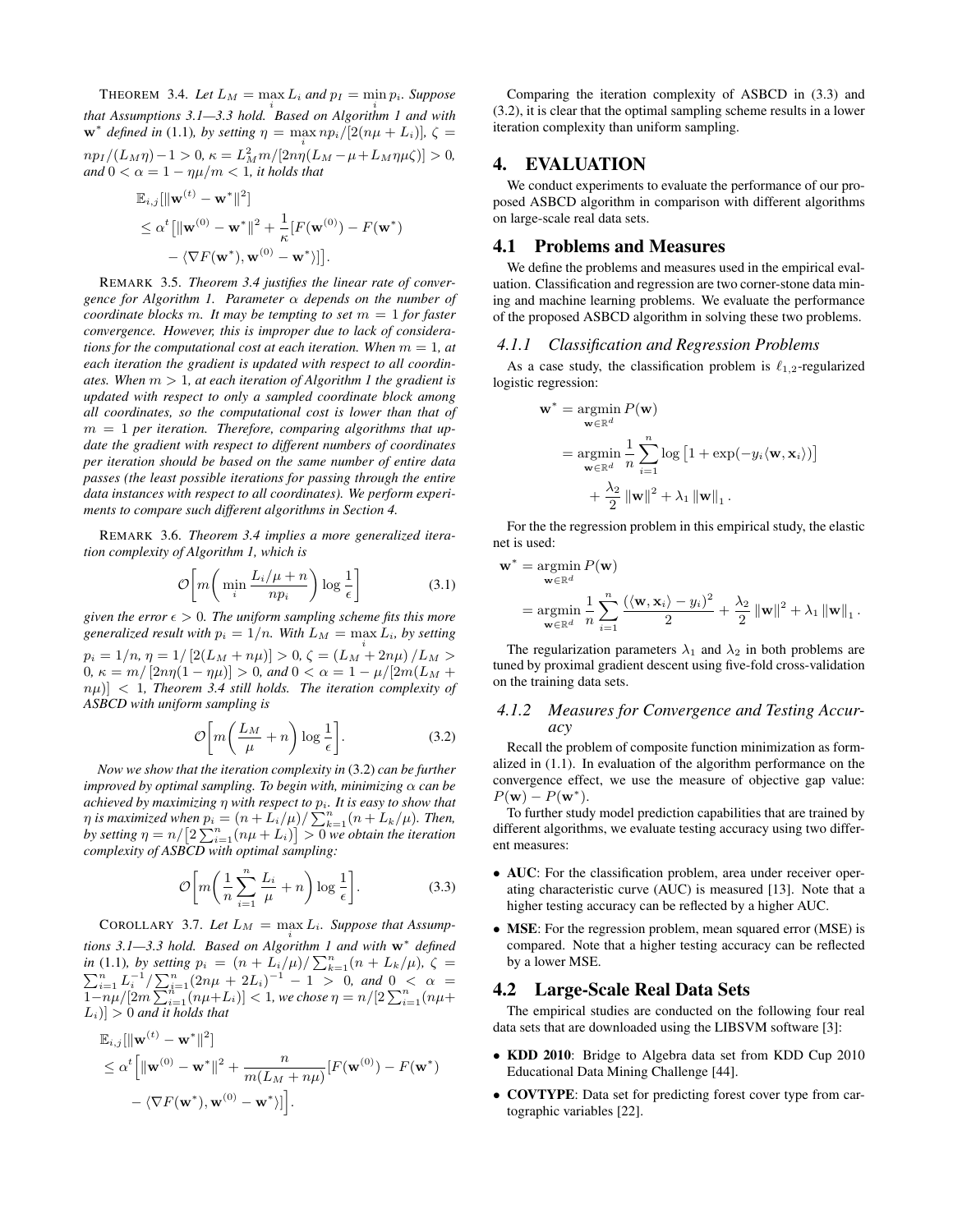<span id="page-3-0"></span>

| Table 1: Summary statistics of four large-scale real data sets in the experiments. These data sets are used for evaluating performance |  |
|----------------------------------------------------------------------------------------------------------------------------------------|--|
| of algorithms in solving two corner-stone data mining and machine learning problems: classification and regression.                    |  |

| Data Set           | #Training Instances | #Testing Instances | #Features  | Problem        | Measure for Testing Accuracy $(\uparrow)$ |
|--------------------|---------------------|--------------------|------------|----------------|-------------------------------------------|
| <b>KDD 2010</b>    | 19.264.097          | 748,401            | 29,890,095 | Classification | AUC $(\uparrow)$                          |
| <b>COVTYPE</b>     | 290,506             | 290,506            | 54         | Classification | AUC $(\uparrow)$                          |
| <b>RCV1</b>        | 20,242              | 677.399            | 47.236     | Classification | AUC $(\uparrow)$                          |
| <b>E2006-TFIDF</b> | 16.087              | 3.308              | 150.360    | Regression     | $MSE$ ( $\downarrow$ )                    |

- RCV1: Reuters Corpus Volume I data set for text categorization research [\[20\]](#page-6-7).
- E2006-TFIDF: Data set for predicting risk from financial reports from thousands of publicly traded U.S. companies [\[16\]](#page-6-8).

Each of these real data sets has a large size in either its instance count or feature size, or both. For instance, the KDD 2010 data set has over 19 million training instances with nearly 30 million features. Summary statistics of these data sets are provided in Table [1.](#page-3-0)

### 4.3 Algorithms for Comparison

We evaluate the performance of ASBCD in comparison with recently proposed competitive algorithms. To comprehensively evaluate ASBCD, we also compare variants of ASBCD with different sampling schemes.

Below are the seven algorithms for comparison.

- **SGD (SG):** Proximal stochastic gradient descent. This algorithm has a sublinear rate of convergence. To ensure the high competitiveness of this algorithm, the implementation is based on a recent work [\[1\]](#page-5-4).
- SBCD (SB): Stochastic block coordinate descent. It is the same as SGD except that SBCD updates the gradient with respect to a randomly sampled block of coordinates at each iteration. SBCD also converges at a sublinear rate.
- **SAGA (SA):** Advanced stochastic gradient method [\[9\]](#page-5-5). This algorithm is based on uniform sampling of component functions. It updates the gradient with respect to all coordinates at each iteration. SAGA has a linear rate of convergence.
- SVRG (SV): (Proximal) stochastic variance reduced gradient [\[15,](#page-6-9) [50\]](#page-8-7). This algorithm is based on uniform sampling of component functions. It updates the gradient with respect to all coordinates at each iteration. Likewise, SVRG converges to the optimum at a linear rate.
- MRBCD (MR): Mini-batch randomized block coordinate descent [\[54\]](#page-8-8). This algorithm uses uniform sampling of component functions. MRBCD converges linearly to the optimum.
- ASBCD-U (U): The proposed ASBCD algorithm with uniform sampling of component functions. The sampling probability  $p_i$ for component function  $f_i$  is  $p_i = 1/n$ . The sampling probability  $p_i$  for component function  $f_i$ :  $p_i = L_i / \sum_{k=1}^n L_k$ .
- ASBCD-O (O): The proposed ASBCD algorithm with optimal sampling as described in Corollary [3.7.](#page-2-3) The sampling probability  $p_i$  for component function  $f_i$  is  $p_i = (n + L_i/\mu)/\sum_{k=1}^{n} (n +$  $L_k/\mu$ ).

## 4.4 Experimental Setting

Note that algorithms SBCD, MRBCD, and ASBCD update the gradient with respect to a sampled block of coordinates at each iteration. In contrast, SGD, SAGA, and SVRG update the gradient with respect to all the coordinates per iteration. Recalling Remark [3.5,](#page-2-4) comparison of these algorithms is based on the same entire data passes.

## *4.4.1 Equipment Configuration*

We evaluate convergence and testing accuracy with respect to training time. The experiments on the KDD 2010 data set are conducted on a computer with two 14-core 2.4GHz CPUs and a 256GB RAM while the experiments on the other data sets are conducted on a computer with an 8-core 3.4GHz CPU and a 32GB RAM.

#### *4.4.2 Parameter Setting*

Different from the other algorithms in comparison, the SVRG and MRBCD algorithms both have multiple stages with two nested loops. The inner-loop counts in SVRG and MRBCD are set to the training data instance counts as suggested in a few recent studies [\[15,](#page-6-9) [50,](#page-8-7) [54\]](#page-8-8).

For each algorithm, its parameters, such as the step size  $(\eta)$  in this paper), are chosen around the theoretical values to give the fastest convergence under the five-fold cross validation. Here we describe the details. The training data set is divided into five subsets of approximately the same size. One validation takes five trials on different subsets: in each trial, one subset is left out and the remaining four subsets are used. The convergence effect in one cross-validation is estimated by the averaged performance of the five trials.

## 4.5 Experimental Results

All the experimental results are obtained from 10 replications. Both the mean and standard deviation values are reported in Tables [2—](#page-5-6)[6.](#page-6-10) For clarity of exposition, Figures [1](#page-4-1)[—4](#page-7-6) plot the mean values of the results from all these replications.

#### *4.5.1 Results on KDD 2010*

For classification on KDD 2010, Figure [1](#page-4-1) compares convergence of all the algorithms for the same number of entire data passes. In general, among all the seven algorithms in comparison, AS-BCD with optimal sampling converges fastest to the optimum for the same number of entire data passes. Sublinearly-convergent algorithms SGD and SBCD converge much more slowly than the other linearly-convergent algorithms.

We also observe from Figure [1](#page-4-1) that, stochastic block coordinate descent algorithms generally converge faster than those algorithms without using stochastic block coordinates. For instance, SBCD converges faster than SGD while MRBCD converges faster than SVRG for the same number of entire data passes.

The varied convergence effects across all the seven algorithms can be visualized more clearly when they are compared for the same training time. Figure [2](#page-4-2) exhibits such performance variations. Clearly, ASBCD with optimal sampling achieves the fastest convergence for the same training time. Similar to the results in Figure [1,](#page-4-1) for the same training time, stochastic block coordinate descent algorithms still generally converge faster than those algorithms without using stochastic block coordinates.

It is not surprising that the convergence effects influence the testing accuracy. Tables [2](#page-5-6) and [3](#page-5-7) report the AUC comparison of algorithms for the same entire data passes and training time. Consist-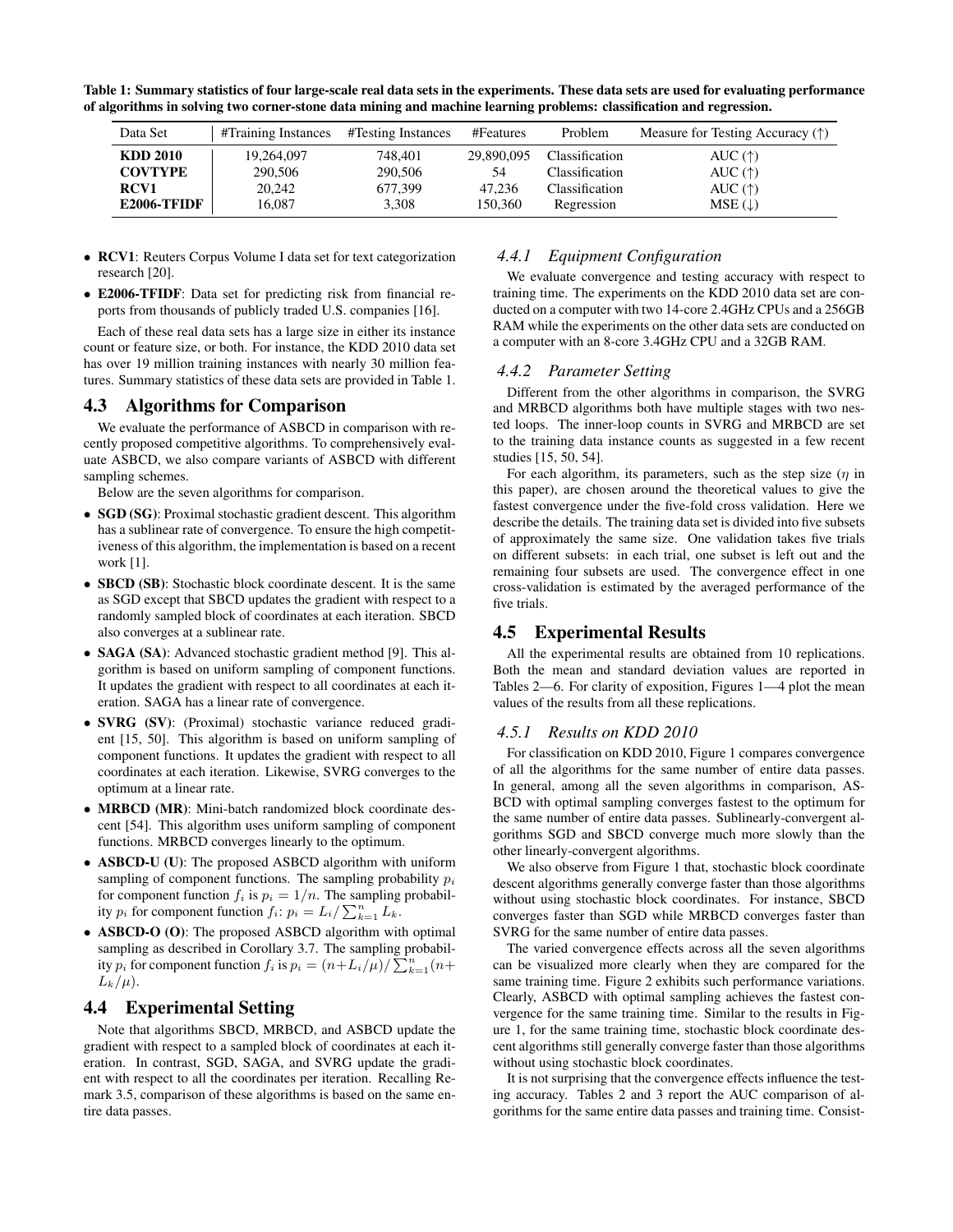<span id="page-4-1"></span>

Figure 1: Classification on KDD 2010: Convergence comparison of algorithms for the same number of entire data passes. In general, ASBCD with optimal sampling (O) converges fastest to the optimum for the same number of entire data passes.

<span id="page-4-2"></span>

Figure 2: Classification on KDD 2010: Convergence comparison of algorithms for the same training time. In general, AS-BCD with optimal sampling (O) converges fastest to the optimum for the same training time.

ent with the observed convergence performance in Figures [1](#page-4-1) and [2,](#page-4-2) ASBCD with optimal sampling generally achieves the highest testing accuracy for both the same number of entire data passes and the same training time.

### *4.5.2 Results on More Data Sets*

We further compare the algorithms on three more data sets COV-TYPE, RCV1, and E2006-TFIDF as described in Section [4.2](#page-2-5) and summarized in Table [1.](#page-3-0) COVTYPE and RCV1 are used for the classification problem, while E2006-TFIDF is for the regression problem. All the results are reported in Tables [4—](#page-6-11)[6,](#page-6-10) Figure [3,](#page-7-7) and Figure [4.](#page-7-6) To begin with, we describe the convergence effects. Figures [3](#page-7-7) and [4](#page-7-6) compare convergence of algorithms for the same entire data passes and for the same training time. In general, ASBCD with optimal sampling (O) converges fastest to the optimum for both the same number of entire data passes and the same training time.

Tables [4](#page-6-11)[—6](#page-6-10) present the testing accuracy comparison results for the same training time. Note that a lower MSE for regression on E2006-TFIDF indicates a higher testing accuracy. These testing accuracy results agree with the varied convergence effects of different algorithms on the same data set. Among all the algorithms,

ASBCD with optimal sampling generally achieves the highest testing accuracy for the same training time.

## <span id="page-4-0"></span>5. RELATED WORK

The first line of research in modern optimization is randomized block coordinate descent (RBCD) algorithms [\[11,](#page-6-2) [49,](#page-8-9) [25,](#page-7-8) [39,](#page-8-2) [36\]](#page-7-3). These algorithms exploit the block separability of regularization function  $R(\mathbf{w})$ . With separable coordinate blocks, such algorithms only compute the gradient of  $F(\mathbf{w})$  with respect to a randomly selected block at each iteration rather than the full gradient with respect to all coordinates: they are faster than the full gradient descent at each iteration [\[11,](#page-6-2) [49,](#page-8-9) [25,](#page-7-8) [39,](#page-8-2) [36\]](#page-7-3). However, such algorithms still compute the exact partial gradient based on all the  $n$  component functions per iteration, though accessing the entire component functions is computationally more expensive when the training data set has a larger number of instances [\[52\]](#page-8-10).

Recently, an MRBCD algorithm was proposed for randomized block coordinate descent using mini-batches [\[54\]](#page-8-8). At each iteration, both a block of coordinates and a mini-batch of component functions are sampled but there are multiple stages with two nested loops. For each iteration of the outer loop, the exact gradient is computed once; while in the follow-up inner loop, gradient estimation is computed multiple times to help adjust the exact gradient. MRBCD has a linear rate of convergence for strongly convex and smooth  $F(\mathbf{w})$  only when the batch size is "large enough" although batches of larger sizes increase the per-iteration computational cost [\[54\]](#page-8-8) (Theorem 4.2). Similar algorithms and theoretical results to those of MRBCD were also proposed [\[48,](#page-8-4) [18\]](#page-6-12). Chen and Gu further considered related but different sparsity constrained non-convex problems and studied stochastic optimization algorithms with block coordinate gradient descent [\[6\]](#page-5-8).

Our work departs from the related work in the above line of research by attaining a linear convergence using optimally and nonuniformly sampling of a single data instance at each of iterations.

The second line of research in modern optimization is proximal gradient descent. In each iteration, a proximal operator is used in the update, which can be viewed as a special case of splitting algorithms [\[24,](#page-7-9) [5,](#page-5-9) [35\]](#page-7-5). Proximal gradient descent is computationally expensive at each iteration, hence proximal stochastic gradient descent is often used when the data set is large. At each iteration, only one of the *n* component functions  $f_i$  is sampled, or a subset of  $f_i$ are sampled, which is also known as mini-batch proximal stochastic gradient [\[43\]](#page-8-11). Advantages for proximal stochastic gradient descent are obvious: at each iteration much less computation of the gradient is needed in comparison with proximal gradient descent. However, due to the variance in estimating the gradient by stochastic sampling, proximal stochastic gradient descent has a sublinear rate of convergence even when  $P(\mathbf{w})$  is strongly convex and smooth.

To accelerate proximal stochastic gradient descent, variance reduction methods were proposed recently. Such accelerated algorithms include stochastic average gradient (SAG) [\[38\]](#page-8-12), stochastic dual coordinate ascent (SDCA) [\[42\]](#page-8-13), stochastic variance reduced gradient (SVRG) [\[15\]](#page-6-9), semi-stochastic gradient descent (S2GD) [\[19\]](#page-6-13), permutable incremental gradient (Finito) [\[10\]](#page-5-10), minimization by incremental surrogate optimization (MISO) [\[27\]](#page-7-10), and advanced stochastic gradient method (SAGA) [\[9\]](#page-5-5). There are also some more recent extensions in this line of research, such as proximal SDCA (ProxSDCA) [\[40\]](#page-8-14), accelerated mini-batch SDCA (ASDCA) [\[41\]](#page-8-15), adaptive variant of SDCA (AdaSDCA) [\[7\]](#page-5-11), randomized dual coordinate ascent (Quartz) [\[34\]](#page-7-11), mini-batch S2GD (mS2GD) [\[17\]](#page-6-14), and proximal SVRG (ProxSVRG) [\[50\]](#page-8-7).

Besides, several studies show that non-uniform sampling can be used to improve the rate of convergence of stochastic optimization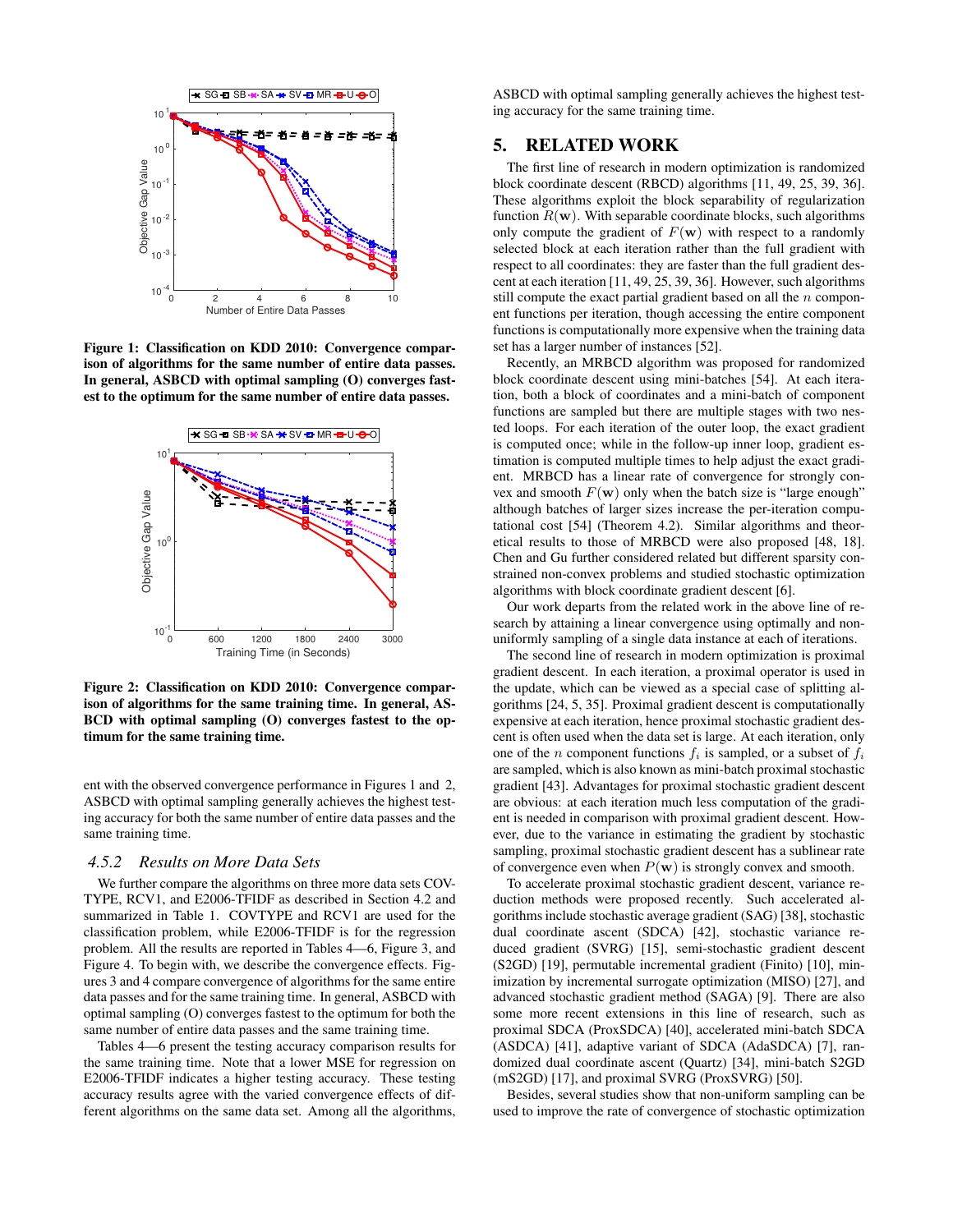<span id="page-5-6"></span>Table 2: Classification on KDD 2010: AUC comparison of algorithms for the same entire data passes. The boldfaced results with symbol  $\bullet$  denote the highest AUC among all the algorithms for the same number of entire data passes.

| Method         | $#Data Passes = 2$           |              | #Data Passes $=$ 4 |              | $#Data Passes = 6$ |              |                  | $#Data Passes = 8$ | $#Data Passes = 10$ |              |
|----------------|------------------------------|--------------|--------------------|--------------|--------------------|--------------|------------------|--------------------|---------------------|--------------|
|                | Mean                         | $\pm$ Std.   | Mean               | $\pm$ Std.   | Mean               | $\pm$ Std.   | Mean             | $\pm$ Std.         | Mean                | $\pm$ Std.   |
| <b>SGD</b>     | 0.8341                       | $\pm 0.0214$ | 0.8343             | $\pm 0.0188$ | 0.8348             | $\pm 0.0153$ | 0.8350           | $\pm 0.0123$       | 0.8351              | $+0.0179$    |
| <b>SBCD</b>    | 0.8352                       | $\pm 0.0278$ | 0.8353             | $\pm 0.0264$ | 0.8354             | $\pm 0.0315$ | 0.8355           | $\pm 0.0288$       | 0.8357              | $+0.0352$    |
| <b>SAGA</b>    | 0.8360                       | $\pm 0.0103$ | 0.8401             | $\pm 0.0105$ | 0.8481             | $\pm 0.0305$ | 0.8528           | $\pm 0.0154$       | 0.8542              | $\pm 0.0097$ |
| <b>SVRG</b>    | 0.8349                       | $\pm 0.0111$ | 0.8393             | $\pm 0.0146$ | 0.8438             | $\pm 0.0178$ | 0.8514           | $\pm 0.0097$       | 0.8531              | $+0.0087$    |
| <b>MRBCD</b>   | 0.8352                       | $\pm 0.0301$ | 0.8395             | $\pm 0.0232$ | 0.8449             | $\pm 0.0270$ | 0.8517           | $\pm 0.0162$       | 0.8535              | $\pm 0.0183$ |
| <b>ASBCD-U</b> | 0.8367                       | $\pm 0.0153$ | 0.8407             | $\pm 0.0127$ | 0.8494             | $\pm 0.0212$ | 0.8530           | $\pm 0.0165$       | 0.8551              | $\pm 0.0168$ |
| <b>ASBCD-O</b> | $0.8374 \bullet$<br>$\cdots$ | $\pm 0.0112$ | $0.8429 \bullet$   | $\pm 0.0133$ | $0.8525$ $\bullet$ | $\pm 0.0109$ | $0.8542 \bullet$ | $\pm 0.0098$       | $0.8562 \bullet$    | $\pm 0.0076$ |

\*Std.: Standard Deviation

<span id="page-5-7"></span>Table 3: Classification on KDD 2010: AUC comparison of algorithms for the same training time. The boldfaced results with symbol denote the highest AUC among all the algorithms for the same training time.

| Method         | $Time = 600s$    |              | $Time = 1200s$ |              | $Time = 1800s$   |              | $Time = 2400s$   |              | $Time = 3000s$   |              |
|----------------|------------------|--------------|----------------|--------------|------------------|--------------|------------------|--------------|------------------|--------------|
|                | Mean             | $\pm$ Std.   | Mean           | $\pm$ Std.   | Mean             | $\pm$ Std.   | Mean             | $\pm$ Std.   | Mean             | $\pm$ Std.   |
| <b>SGD</b>     | 0.8339           | $\pm 0.0163$ | 0.8341         | $\pm 0.0153$ | 0.8342           | $\pm 0.0146$ | 0.8344           | $\pm 0.0154$ | 0.8344           | $+0.0112$    |
| <b>SBCD</b>    | 0.8348           | $\pm 0.0265$ | 0.8350         | $\pm 0.0233$ | 0.8350           | $\pm 0.0245$ | 0.8352           | $\pm 0.0256$ | 0.8353           | $\pm 0.0356$ |
| <b>SAGA</b>    | 0.8306           | $\pm 0.0223$ | 0.8337         | $\pm 0.0241$ | 0.8351           | $\pm 0.0153$ | 0.8365           | $\pm 0.0151$ | 0.8379           | $\pm 0.0099$ |
| <b>SVRG</b>    | 0.8293           | $+0.0287$    | 0.8320         | $\pm 0.0198$ | 0.8340           | $+0.0166$    | 0.8353           | $\pm 0.0083$ | 0.8368           | $\pm 0.0087$ |
| <b>MRBCD</b>   | 0.8309           | $\pm 0.0280$ | 0.8339         | $\pm 0.0296$ | 0.8356           | $\pm 0.0146$ | 0.8370           | $\pm 0.0170$ | 0.8390           | $\pm 0.0153$ |
| <b>ASBCD-U</b> | 0.8311           | $\pm 0.0148$ | 0.8346         | $\pm 0.0150$ | 0.8367           | $\pm 0.0153$ | 0.8385           | $\pm 0.0134$ | 0.8415           | $\pm 0.0113$ |
| <b>ASBCD-O</b> | $0.8314 \bullet$ | $\pm 0.0122$ | 0.8351         | $\pm 0.0097$ | $0.8371 \bullet$ | $\pm 0.0103$ | $0.8396 \bullet$ | $\pm 0.0087$ | $0.8432 \bullet$ | $\pm 0.0081$ |

\*Std.: Standard Deviation

algorithms [\[45,](#page-8-16) [31,](#page-7-2) [29,](#page-7-12) [50,](#page-8-7) [34,](#page-7-11) [53,](#page-8-17) [37,](#page-8-18) [33\]](#page-7-13). However, the proposed sampling schemes in these studies cannot be directly applied to our algorithm, because they are limited in at least one of the following two aspects: (1) the algorithm does not apply to composite objectives with a non-differentiable function; (2) it does not support randomized block coordinate descent.

## 6. CONCLUSION

Research on big data is increasingly important and common. Training data mining and machine learning models often involve minimizing empirical risk or maximizing likelihood over the training data set, especially in solving classification and regression problems. Thus, big data research may rely on optimization algorithms, such as proximal gradient descent algorithms. At each iteration, proximal gradient descent algorithms have a much higher computational cost due to updating gradients based on all the data instances and features. Randomized block coordinate descent algorithms are still computationally expensive at each iteration when the data instance size is large. Therefore, we focused on stochastic block coordinate descent that samples both data instances and features at every iteration.

We proposed the ASBCD algorithm to accelerate stochastic block coordinate descent. ASBCD incorporates the incrementally averaged partial derivative into the stochastic partial derivative. For smooth and strongly convex functions with non-differentiable regularization functions, ASBCD is able to achieve a linear rate of convergence. The optimal sampling achieves a lower iteration complexity for ASBCD. The empirical evaluation with both classification and regression problems on four large-scale real data sets supported our theory.

Acknowledgement. We would like to thank the anonymous reviewers for their helpful comments. This research was partially supported by Quanquan Gu's startup funding at Department of Systems and Information Engineering, University of Virginia.

## 7. REFERENCES

- <span id="page-5-4"></span>[1] L. Bottou. Stochastic gradient descent tricks. In *Neural Networks: Tricks of the Trade*, pages 421–436. Springer, 2012.
- <span id="page-5-0"></span>[2] P. Breheny and J. Huang. Coordinate descent algorithms for nonconvex penalized regression, with applications to biological feature selection. *The annals of applied statistics*, 5(1):232, 2011.
- <span id="page-5-3"></span>[3] C.-C. Chang and C.-J. Lin. Libsvm: a library for support vector machines. *ACM Transactions on Intelligent Systems and Technology (TIST)*, 2(3):27, 2011.
- <span id="page-5-1"></span>[4] K.-W. Chang, C.-J. Hsieh, and C.-J. Lin. Coordinate descent method for large-scale l2-loss linear support vector machines. *The Journal of Machine Learning Research*, 9:1369–1398, 2008.
- <span id="page-5-9"></span>[5] G. H. Chen and R. Rockafellar. Convergence rates in forward–backward splitting. *SIAM Journal on Optimization*, 7(2):421–444, 1997.
- <span id="page-5-8"></span>[6] J. Chen and Q. Gu. Accelerated stochastic block coordinate gradient descent for sparsity constrained nonconvex optimization. In *Conference on Uncertainty in Artificial Intelligence*, 2016.
- <span id="page-5-11"></span>[7] D. Csiba, Z. Qu, and P. Richtárik. Stochastic dual coordinate ascent with adaptive probabilities. *arXiv:1502.08053*, 2015.
- <span id="page-5-2"></span>[8] C. D. Dang and G. Lan. Stochastic block mirror descent methods for nonsmooth and stochastic optimization. *SIAM Journal on Optimization*, 25(2):856–881, 2015.
- <span id="page-5-5"></span>[9] A. Defazio, F. Bach, and S. Lacoste-Julien. Saga: A fast incremental gradient method with support for non-strongly convex composite objectives. In *Advances in Neural Information Processing Systems*, pages 1646–1654, 2014.
- <span id="page-5-10"></span>[10] A. J. Defazio, T. S. Caetano, and J. Domke. Finito: A faster, permutable incremental gradient method for big data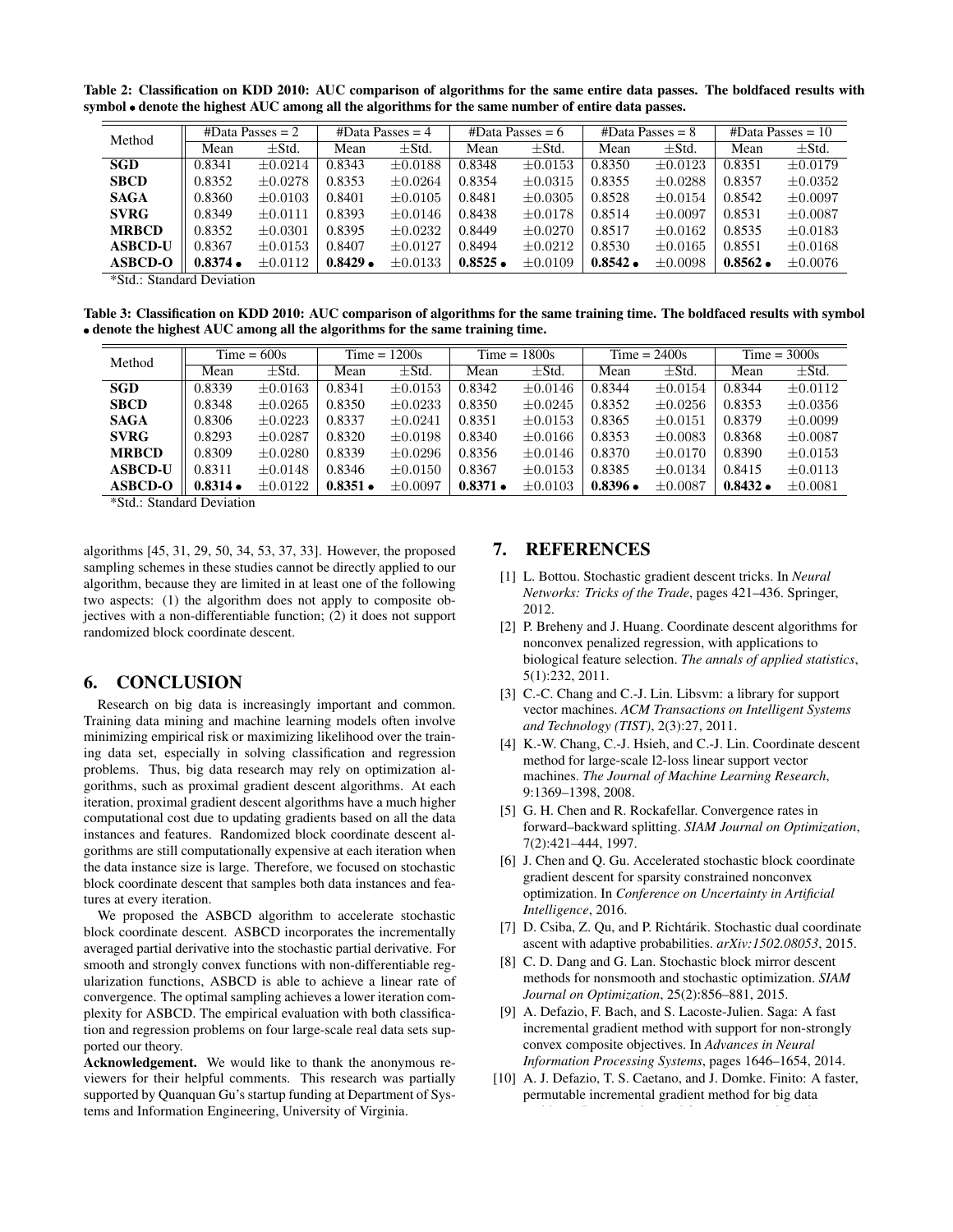<span id="page-6-11"></span>Table 4: Classification on COVTYPE: AUC comparison of algorithms for the same training time. The boldfaced results with symbol denote the highest AUC among all the algorithms for the same training time.

| Method         | $Time = 100s$    |              | $Time = 200s$      |              | $Time = 300s$    |              | $Time = 400s$    |              | $Time = 500s$    |              |
|----------------|------------------|--------------|--------------------|--------------|------------------|--------------|------------------|--------------|------------------|--------------|
|                | Mean             | $\pm$ Std.   | Mean               | $\pm$ Std.   | Mean             | $\pm$ Std.   | Mean             | $\pm$ Std.   | Mean             | $\pm$ Std.   |
| <b>SGD</b>     | 0.6998           | $\pm 0.0211$ | 0.7004             | $\pm 0.0309$ | 0.7007           | $\pm 0.0160$ | 0.7010           | $\pm 0.0187$ | 0.7010           | $\pm 0.0255$ |
| <b>SBCD</b>    | 0.7021           | $\pm 0.0528$ | 0.7024             | $\pm 0.0352$ | 0.7026           | $\pm 0.0312$ | 0.7027           | $\pm 0.0319$ | 0.7028           | $\pm 0.0334$ |
| <b>SAGA</b>    | 0.7259           | $\pm 0.0165$ | 0.7321             | $\pm 0.0323$ | 0.7318           | $\pm 0.0298$ | 0.7332           | $\pm 0.0075$ | 0.7351           | $\pm 0.0135$ |
| <b>SVRG</b>    | 0.7234           | $+0.0176$    | 0.7265             | $\pm 0.0233$ | 0.7288           | $+0.0236$    | 0.7298           | $\pm 0.0182$ | 0.7305           | $+0.0208$    |
| <b>MRBCD</b>   | 0.7241           | $\pm 0.0313$ | 0.7268             | $\pm 0.0254$ | 0.7295           | $+0.0216$    | 0.7306           | $\pm 0.0249$ | 0.7313           | $\pm 0.0185$ |
| <b>ASBCD-U</b> | $0.7302 \bullet$ | $\pm 0.0243$ | $0.7329$ $\bullet$ | $\pm 0.0249$ | 0.7372           | $\pm 0.0156$ | 0.7393           | $\pm 0.0175$ | 0.7424           | $\pm 0.0123$ |
| <b>ASBCD-O</b> | 0.7296           | $\pm 0.0258$ | 0.7325             | $\pm 0.0223$ | $0.7390 \bullet$ | $\pm 0.0149$ | $0.7438 \bullet$ | $\pm 0.0104$ | $0.7483 \bullet$ | $\pm 0.0112$ |

\*Std.: Standard Deviation

Table 5: Classification on RCV1: AUC comparison of algorithms for the same training time. The boldfaced results with symbol  $\bullet$ denote the highest AUC among all the algorithms for the same training time.

| Method         | $Time = 100s$    |              | $Time = 200s$    |              | $Time = 300s$    |              | $Time = 400s$      |              | $Time = 500s$    |              |
|----------------|------------------|--------------|------------------|--------------|------------------|--------------|--------------------|--------------|------------------|--------------|
|                | Mean             | $\pm$ Std.   | Mean             | $\pm$ Std.   | Mean             | $\pm$ Std.   | Mean               | $\pm$ Std.   | Mean             | $\pm$ Std.   |
| <b>SGD</b>     | 0.9192           | $\pm 0.0143$ | 0.9194           | $\pm 0.0213$ | 0.9194           | $\pm 0.0202$ | 0.9195             | $\pm 0.0143$ | 0.9196           | $\pm 0.0138$ |
| <b>SBCD</b>    | 0.9193           | $\pm 0.0198$ | 0.9194           | $\pm 0.0214$ | 0.9196           | $\pm 0.0224$ | 0.9197             | $\pm 0.0188$ | 0.9199           | $\pm 0.0167$ |
| <b>SAGA</b>    | 0.9215           | $+0.0204$    | 0.9231           | $+0.0280$    | 0.9240           | $+0.0198$    | 0.9257             | $+0.0143$    | 0.9278           | $+0.0321$    |
| <b>SVRG</b>    | 0.9201           | $+0.0251$    | 0.9210           | $+0.0250$    | 0.9221           | $\pm 0.0132$ | 0.9224             | $+0.0049$    | 0.9228           | $+0.0099$    |
| <b>MRBCD</b>   | 0.9206           | $\pm 0.0203$ | 0.9223           | $+0.0144$    | 0.9226           | $\pm 0.0139$ | 0.9233             | $\pm 0.0199$ | 0.9242           | $\pm 0.0168$ |
| <b>ASBCD-U</b> | 0.9216           | $\pm 0.0166$ | 0.9228           | $\pm 0.0072$ | 0.9242           | $\pm 0.0069$ | 0.9259             | $\pm 0.0045$ | 0.9282           | $\pm 0.0057$ |
| <b>ASBCD-O</b> | $0.9218 \bullet$ | $\pm 0.0199$ | $0.9232 \bullet$ | $\pm 0.0063$ | $0.9247 \bullet$ | $\pm 0.0048$ | $0.9268$ $\bullet$ | $\pm 0.0031$ | $0.9291 \bullet$ | $\pm 0.0040$ |

\*Std.: Standard Deviation

<span id="page-6-10"></span>Table 6: Regression on E2006-TFIDF: MSE comparison of algorithms for the same training time. The boldfaced results with symbol denote the lowest MSE among all the algorithms for the same training time.

| Method         | $Time = 300s$    |              | $Time = 600s$    |              | $Time = 900s$ |              | $Time = 1200s$ |              | $Time = 1500s$     |              |
|----------------|------------------|--------------|------------------|--------------|---------------|--------------|----------------|--------------|--------------------|--------------|
|                | Mean             | $\pm$ Std.   | Mean             | $\pm$ Std.   | Mean          | $\pm$ Std.   | Mean           | $\pm$ Std.   | Mean               | $\pm$ Std.   |
| <b>SBCD</b>    | 0.2852           | $\pm 0.0219$ | 0.2806           | $\pm 0.0118$ | 0.2794        | $\pm 0.0132$ | 0.2790         | $\pm 0.0143$ | 0.2773             | $+0.0164$    |
| <b>SGD</b>     | 0.2850           | $\pm 0.0142$ | 0.2829           | $\pm 0.0136$ | 0.2824        | $\pm 0.0136$ | 0.2815         | $\pm 0.0187$ | 0.2808             | $\pm 0.0238$ |
| <b>SAGA</b>    | 0.2386           | $\pm 0.0136$ | 0.1892           | $\pm 0.0139$ | 0.1629        | $\pm 0.0109$ | 0.1611         | $\pm 0.0129$ | 0.1598             | $+0.0109$    |
| <b>SVRG</b>    | 0.2723           | $\pm 0.0123$ | 0.2324           | $+0.0134$    | 0.2008        | $+0.0043$    | 0.1643         | $+0.0085$    | 0.1620             | $\pm 0.0048$ |
| <b>MRBCD</b>   | 0.2402           | $\pm 0.0144$ | 0.1854           | $\pm 0.0098$ | 0.1635        | $\pm 0.0130$ | 0.1607         | $\pm 0.0092$ | 0.1594             | $\pm 0.0096$ |
| <b>ASBCD-U</b> | 0.2183           | $\pm 0.0043$ | 0.1653           | $+0.0050$    | 0.1628        | $\pm 0.0087$ | 0.1605         | $\pm 0.0054$ | 0.1589             | $\pm 0.0042$ |
| <b>ASBCD-O</b> | $0.2158 \bullet$ | $\pm 0.0078$ | $0.1647 \bullet$ | $\pm 0.0064$ | 0.1621        | $+0.0047$    | 0.1597         | $\pm 0.0057$ | $0.1583$ $\bullet$ | $\pm 0.0054$ |

\*Std.: Standard Deviation

*Machine Learning*, 2014. problems. In *Proceedings of the International Conference on*

- <span id="page-6-2"></span>[11] J. Friedman, T. Hastie, H. Höfling, R. Tibshirani, et al. Pathwise coordinate optimization. *The Annals of Applied Statistics*, 1(2):302–332, 2007.
- <span id="page-6-1"></span>[12] W. J. Fu. Penalized regressions: the bridge versus the lasso. *Journal of computational and graphical statistics*, 7(3):397–416, 1998.
- <span id="page-6-5"></span>[13] J. A. Hanley and B. J. McNeil. The meaning and use of the area under a receiver operating characteristic (roc) curve. *Radiology*, 143(1):29–36, 1982.
- <span id="page-6-3"></span>[14] C.-J. Hsieh, K.-W. Chang, C.-J. Lin, S. S. Keerthi, and S. Sundararajan. A dual coordinate descent method for large-scale linear svm. In *Proceedings of the 25th international conference on Machine learning*, pages 408–415. ACM, 2008.
- <span id="page-6-9"></span>[15] R. Johnson and T. Zhang. Accelerating stochastic gradient descent using predictive variance reduction. In *Advances in Neural Information Processing Systems*, pages 315–323, 2013.
- <span id="page-6-8"></span>[16] S. Kogan, D. Levin, B. R. Routledge, J. S. Sagi, and N. A. Smith. Predicting risk from financial reports with regression.

In *Proceedings of Human Language Technologies: The 2009 Annual Conference of the North American Chapter of the Association for Computational Linguistics*, pages 272–280. Association for Computational Linguistics, 2009.

- <span id="page-6-14"></span>[17] J. Konečnỳ, J. Liu, P. Richtárik, and M. Takáč. ms2gd: Mini-batch semi-stochastic gradient descent in the proximal setting. *arXiv:1410.4744*, 2014.
- <span id="page-6-12"></span>[18] J. Konečnỳ, Z. Qu, and P. Richtárik. Semi-stochastic coordinate descent. *arXiv preprint arXiv:1412.6293*, 2014.
- <span id="page-6-13"></span>[19] J. Konečnỳ and P. Richtárik. Semi-stochastic gradient descent methods. *arXiv:1312.1666*, 2013.
- <span id="page-6-7"></span>[20] D. D. Lewis, Y. Yang, T. G. Rose, and F. Li. Rcv1: A new benchmark collection for text categorization research. *The Journal of Machine Learning Research*, 5:361–397, 2004.
- <span id="page-6-4"></span>[21] Y. Li and S. Osher. Coordinate descent optimization for  $\hat{a}$ DS<sup>{1}</sup></sup> 1 minimization with application to compressed sensing; a greedy algorithm. *Inverse Problems and Imaging*, 3(3):487–503, 2009.
- <span id="page-6-6"></span>[22] M. Lichman. UCI machine learning repository. [http://archive.ics.uci.edu/ml,](http://archive.ics.uci.edu/ml) 2013.
- <span id="page-6-0"></span>[23] Q. Lin, Z. Lu, and L. Xiao. An accelerated proximal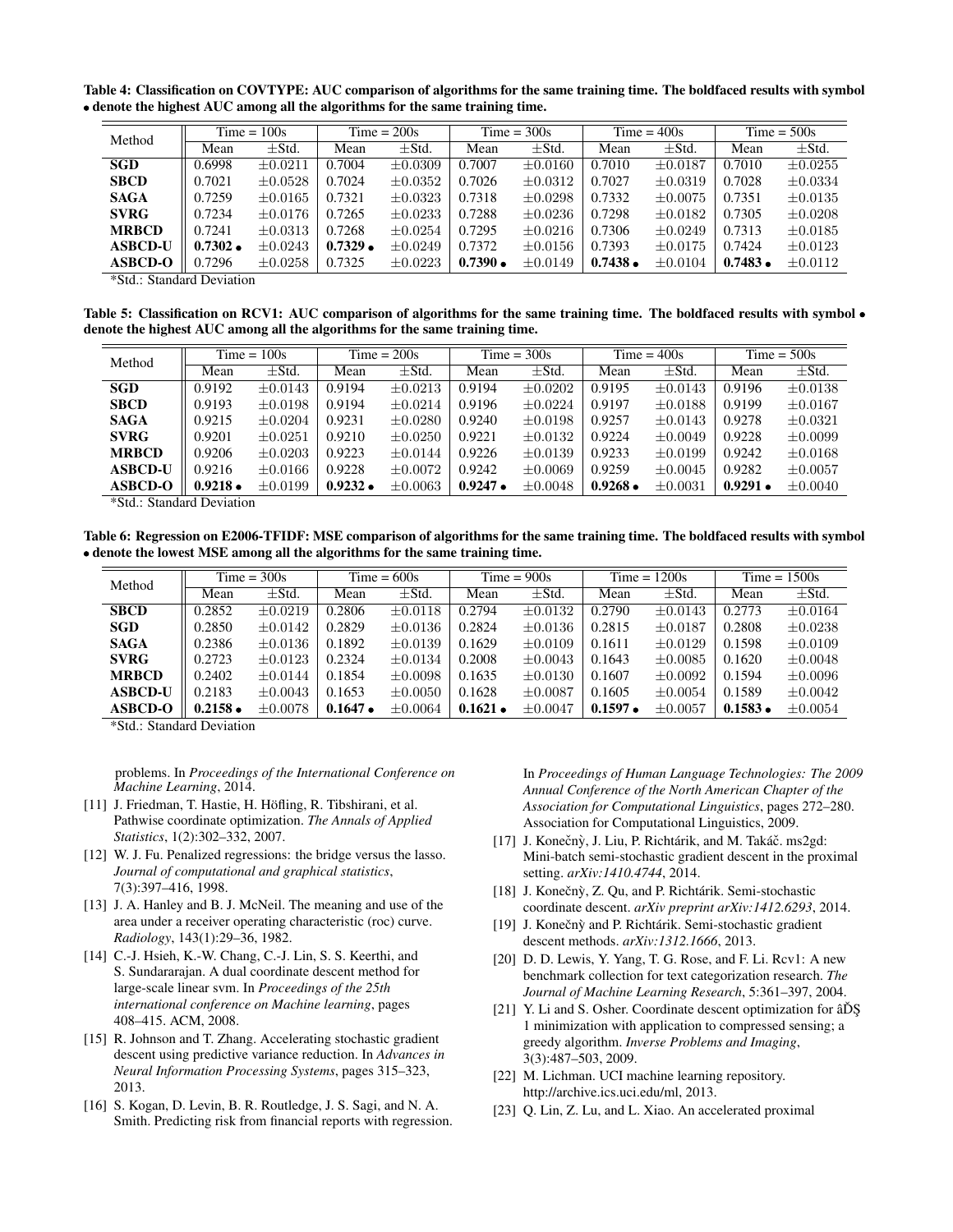<span id="page-7-7"></span>

Figure 3: Convergence comparison of algorithms for the same number of entire data passes for classification and regression on three data sets. In general, ASBCD with optimal sampling (O) converges fastest to the optimum for the same number of entire data passes.

<span id="page-7-6"></span>![](_page_7_Figure_2.jpeg)

Figure 4: Convergence comparison of algorithms for the same training time for classification and regression on three data sets. In general, ASBCD with optimal sampling (O) converges fastest to the optimum for the same training time.

coordinate gradient method and its application to regularized empirical risk minimization. *arXiv preprint arXiv:1407.1296*, 2014.

- <span id="page-7-9"></span>[24] P.-L. Lions and B. Mercier. Splitting algorithms for the sum of two nonlinear operators. *SIAM Journal on Numerical Analysis*, 16(6):964–979, 1979.
- <span id="page-7-8"></span>[25] H. Liu, M. Palatucci, and J. Zhang. Blockwise coordinate descent procedures for the multi-task lasso, with applications to neural semantic basis discovery. In *Proceedings of the 26th Annual International Conference on Machine Learning*, pages 649–656. ACM, 2009.
- <span id="page-7-4"></span>[26] Z. Lu and L. Xiao. On the complexity analysis of randomized block-coordinate descent methods. *Mathematical Programming*, 152(1-2):615–642, 2015.
- <span id="page-7-10"></span>[27] J. Mairal. Incremental majorization-minimization optimization with application to large-scale machine learning. *arXiv:1402.4419*, 2014.
- <span id="page-7-1"></span>[28] R. Mazumder, J. H. Friedman, and T. Hastie. Sparsenet: Coordinate descent with nonconvex penalties. *Journal of the American Statistical Association*, 2012.
- <span id="page-7-12"></span>[29] D. Needell, R. Ward, and N. Srebro. Stochastic gradient descent, weighted sampling, and the randomized kaczmarz

algorithm. In *Advances in Neural Information Processing Systems*, pages 1017–1025, 2014.

- <span id="page-7-14"></span>[30] Y. Nesterov. *Introductory lectures on convex optimization: A Basic Course*. Springer Science & Business Media, 2004.
- <span id="page-7-2"></span>[31] Y. Nesterov. Efficiency of coordinate descent methods on huge-scale optimization problems. *SIAM Journal on Optimization*, 22(2):341–362, 2012.
- <span id="page-7-0"></span>[32] Y. Nesterov et al. *Gradient methods for minimizing composite objective function*. Technical report, Center for Operations Research and Econometrics, 2007.
- <span id="page-7-13"></span>[33] Z. Qu and P. Richtárik. Coordinate descent with arbitrary sampling i: Algorithms and complexity. *arXiv preprint arXiv:1412.8060*, 2014.
- <span id="page-7-11"></span>[34] Z. Qu, P. Richtárik, and T. Zhang. Randomized dual coordinate ascent with arbitrary sampling. *arXiv preprint arXiv:1411.5873*, 2014.
- <span id="page-7-5"></span>[35] S. Reddi, A. Hefny, C. Downey, A. Dubey, and S. Sra. Large-scale randomized-coordinate descent methods with non-separable linear constraints. *arXiv preprint arXiv:1409.2617*, 2014.
- <span id="page-7-3"></span>[36] P. Richtárik and M. Takáč. Iteration complexity of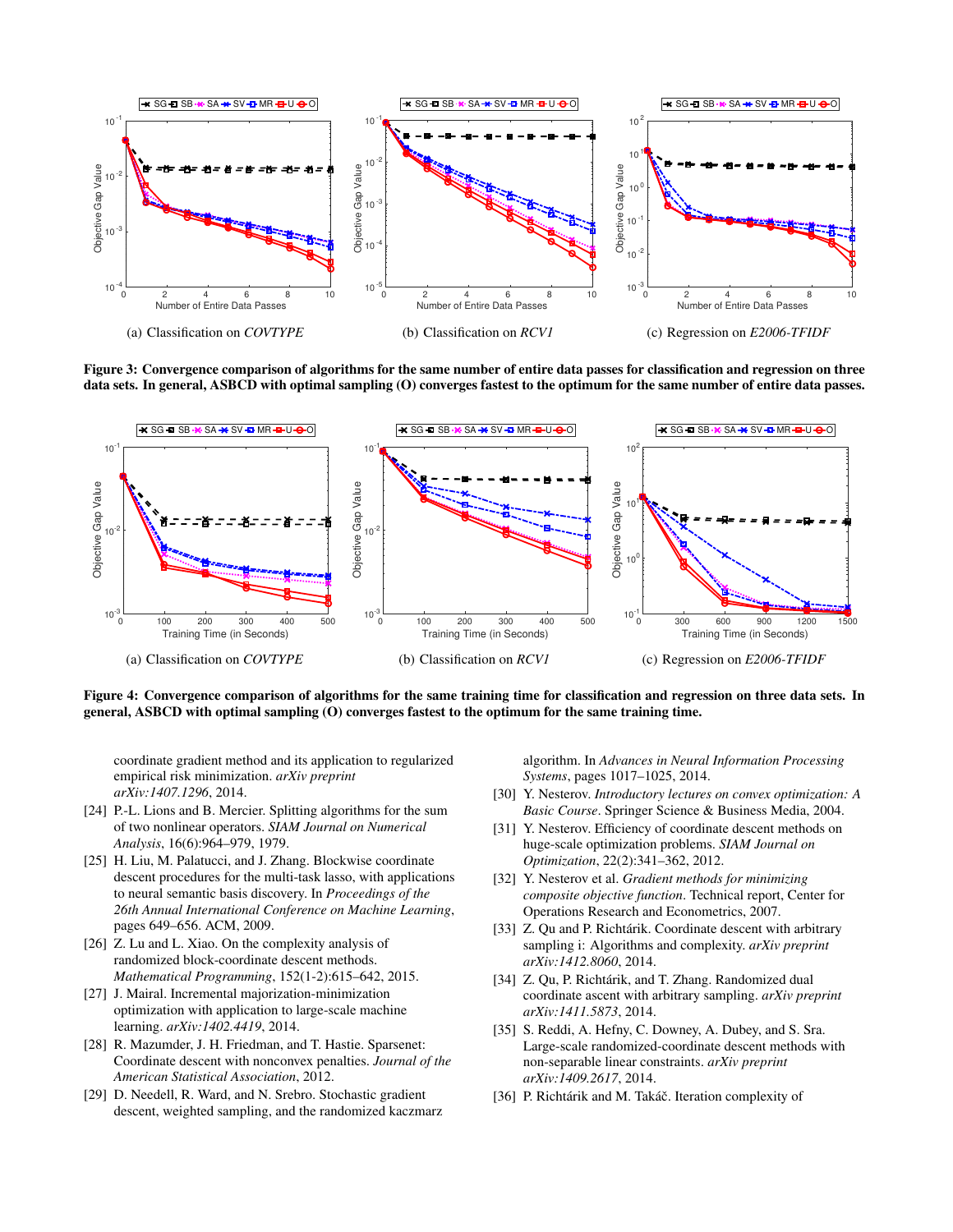randomized block-coordinate descent methods for minimizing a composite function. *Mathematical Programming*, 144(1-2):1–38, 2014.

- <span id="page-8-18"></span>[37] M. Schmidt, R. Babanezhad, M. O. Ahmed, A. Defazio, A. Clifton, and A. Sarkar. Non-uniform stochastic average gradient method for training conditional random fields. *arXiv preprint arXiv:1504.04406*, 2015.
- <span id="page-8-12"></span>[38] M. Schmidt, N. L. Roux, and F. Bach. Minimizing finite sums with the stochastic average gradient. *arXiv:1309.2388*, 2013.
- <span id="page-8-2"></span>[39] S. Shalev-Shwartz and A. Tewari. Stochastic methods for l 1-regularized loss minimization. *The Journal of Machine Learning Research*, 12:1865–1892, 2011.
- <span id="page-8-14"></span>[40] S. Shalev-Shwartz and T. Zhang. Proximal stochastic dual coordinate ascent. *arXiv:1211.2717*, 2012.
- <span id="page-8-15"></span>[41] S. Shalev-Shwartz and T. Zhang. Accelerated mini-batch stochastic dual coordinate ascent. In *Advances in Neural Information Processing Systems*, pages 378–385, 2013.
- <span id="page-8-13"></span>[42] S. Shalev-Shwartz and T. Zhang. Stochastic dual coordinate ascent methods for regularized loss. *The Journal of Machine Learning Research*, 14(1):567–599, 2013.
- <span id="page-8-11"></span>[43] S. Sra, S. Nowozin, and S. J. Wright. *Optimization for machine learning*. Mit Press, 2012.
- <span id="page-8-6"></span>[44] J. Stamper, A. Niculescu-Mizil, S. Ritter, G. Gordon, and K. Koedinger. Bridge to algebra dataset from kdd cup 2010 educational data mining challenge. http://pslcdatashop. web.cmu.edu/KDDCup/downloads.jsp, 2010.
- <span id="page-8-16"></span>[45] T. Strohmer and R. Vershynin. A randomized kaczmarz algorithm with exponential convergence. *Journal of Fourier Analysis and Applications*, 15(2):262–278, 2009.
- <span id="page-8-0"></span>[46] R. Tibshirani. Regression shrinkage and selection via the lasso. *Journal of the Royal Statistical Society. Series B (Methodological)*, pages 267–288, 1996.
- <span id="page-8-1"></span>[47] R. Tibshirani, J. Bien, J. Friedman, T. Hastie, N. Simon, J. Taylor, and R. J. Tibshirani. Strong rules for discarding predictors in lasso-type problems. *Journal of the Royal Statistical Society: Series B (Statistical Methodology)*, 74(2):245–266, 2012.
- <span id="page-8-4"></span>[48] H. Wang and A. Banerjee. Randomized block coordinate descent for online and stochastic optimization. *arXiv preprint arXiv:1407.0107*, 2014.
- <span id="page-8-9"></span>[49] T. T. Wu and K. Lange. Coordinate descent algorithms for lasso penalized regression. *The Annals of Applied Statistics*, pages 224–244, 2008.
- <span id="page-8-7"></span>[50] L. Xiao and T. Zhang. A proximal stochastic gradient method with progressive variance reduction. *SIAM Journal on Optimization*, 24(4):2057–2075, 2014.
- <span id="page-8-3"></span>[51] Y. Xu and W. Yin. Block stochastic gradient iteration for convex and nonconvex optimization. *SIAM Journal on Optimization*, 25(3):1686–1716, 2015.
- <span id="page-8-10"></span>[52] A. Zhang, A. Goyal, R. Baeza-Yates, Y. Chang, J. Han, C. A. Gunter, and H. Deng. Towards mobile query auto-completion: An efficient mobile application-aware approach. In *Proceedings of the 25th International Conference on World Wide Web*, pages 579–590, 2016.
- <span id="page-8-17"></span>[53] P. Zhao and T. Zhang. Stochastic optimization with importance sampling. *arXiv preprint arXiv:1401.2753*, 2014.
- <span id="page-8-8"></span>[54] T. Zhao, M. Yu, Y. Wang, R. Arora, and H. Liu. Accelerated mini-batch randomized block coordinate descent method. In *Advances in Neural Information Processing Systems*, pages 3329–3337, 2014.

## APPENDIX

## <span id="page-8-5"></span>A. PROOF OF THE MAIN THEORY

We provide the proof for the main theory delivered in Section [3.](#page-1-4) Note that all the expectations are taken conditional on  $w^{(t-1)}$  and each  $\phi_i^{(t-1)}$  unless otherwise stated. For brevity, we define

<span id="page-8-19"></span>
$$
\mathbf{g}_{i} = \frac{1}{np_{i}} \nabla f_{i}(\boldsymbol{\phi}_{i}^{(t)}) - \frac{1}{np_{i}} \nabla f_{i}(\boldsymbol{\phi}_{i}^{(t-1)}) + \frac{1}{n} \sum_{k=1}^{n} \nabla f_{k}(\boldsymbol{\phi}_{k}^{(t-1)}).
$$
\n(A.1)

Let us introduce several important lemmas. To begin with, since Algorithm [1](#page-1-0) leverages randomized coordinate blocks, the following lemma is needed for taking the expectation of the squared gap between the iterate  $\mathbf{w}^{(t)}$  and the optimal solution  $\mathbf{w}^*$  in [\(1.1\)](#page-0-0) with respect to the coordinate block index j.

<span id="page-8-20"></span>LEMMA A.1. *Suppose that Assumption [3.3](#page-1-7) holds. Let* j *be a coordinate block index. With* g<sup>i</sup> *defined in* [\(A.1\)](#page-8-19) *and* w<sup>∗</sup> *defined in* [\(1.1\)](#page-0-0)*, based on Algorithm [1](#page-1-0) we have*

$$
\mathbb{E}_{j}[\|\mathbf{w}^{(t)} - \mathbf{w}^{*}\|^{2}] \leq \frac{1}{m} [(m-1)\|\mathbf{w}^{(t-1)} - \mathbf{w}^{*}\|^{2} + \|\mathbf{w}^{(t-1)} - \eta \mathbf{g}_{i} - \mathbf{w}^{*} + \eta \nabla F(\mathbf{w}^{*})\|^{2}].
$$

Lemma [A.1](#page-8-20) takes the expectation of the squared gap between the iterate  $\mathbf{w}^{(t)}$  and the optimal solution  $\mathbf{w}^*$  in [\(1.1\)](#page-0-0) with respect to the randomized coordinate block index. The obtained upper bound does not have a randomized coordinate block index or the proximal operator. Block separability and non-expansiveness of the proximal operator are both exploited in deriving the upper bound. This upper bound is used for deriving a linear rate of convergence for Algorithm [1.](#page-1-0)

<span id="page-8-21"></span>LEMMA A.2. *Based on Algorithm [1](#page-1-0) and as defined in* [\(A.1\)](#page-8-19)*, we have*  $\mathbb{E}_i$  [ $\mathbf{g}_i$ ] =  $\nabla F(\mathbf{w}^{(t-1)})$ *.* 

Lemma [A.2](#page-8-21) guarantees that  $g_i$  is an unbiased gradient estimator of  $F(\mathbf{w})$ . The proof is strictly based on the definition of  $\mathbf{g}_i$  in [\(A.1\)](#page-8-19).

<span id="page-8-22"></span>LEMMA A.3. *With*  $g_i$  *defined in* [\(A.1\)](#page-8-19) *and*  $w^*$  *defined in* [\(1.1\)](#page-0-0)*, based on Algorithm [1](#page-1-0) and for all*  $\zeta > 0$  *we have* 

$$
\mathbb{E}_{i}\Big[\|\mathbf{g}_{i}-\nabla F(\mathbf{w}^{*})\|^{2}\Big] \leq (1+\zeta)\mathbb{E}_{i}\bigg[\Big\|\frac{1}{np_{i}}\nabla f_{i}(\mathbf{w}^{(t-1)}) - \frac{1}{np_{i}}\nabla f_{i}(\mathbf{w}^{*})\Big\|^{2}\bigg] - \zeta\|\nabla F(\mathbf{w}^{(t-1)}) - \nabla F(\mathbf{w}^{*})\|^{2} + (1+\zeta^{-1})\mathbb{E}_{i}\bigg[\Big\|\frac{1}{np_{i}}\nabla f_{i}(\boldsymbol{\phi}_{i}^{(t-1)}) - \frac{1}{np_{i}}\nabla f_{i}(\mathbf{w}^{*})\Big\|^{2}\bigg].
$$

Lemma [A.3](#page-8-22) makes use of the property that  $\mathbb{E}[\|\mathbf{x}\|^2] = \mathbb{E}[\|\mathbf{x} - \mathbf{x}\|^2]$  $\mathbb{E}[\mathbf{x}]\|^2 + \|\mathbb{E}[\mathbf{x}]\|^2$  for all x and the property that  $\|\mathbf{x} + \mathbf{y}\|^2 \leq$  $(1+\zeta) ||\mathbf{x}||^2 + (1+\zeta^{-1}) ||\mathbf{y}||^2$  for all  $\mathbf{x}, \mathbf{y}$ , and  $\zeta > 0$ .

<span id="page-8-23"></span>LEMMA A.4. *Let* f *be strongly convex with the convexity parameter* µ *and its gradient be Lipschitz continuous with the constant* L*. For all* x *and* y*, it holds that*

$$
\langle \nabla f(\mathbf{y}), \mathbf{x} - \mathbf{y} \rangle \le f(\mathbf{x}) - f(\mathbf{y}) - \frac{1}{2(L - \mu)} \|\nabla f(\mathbf{x}) - \nabla f(\mathbf{y})\|^2 - \frac{\mu}{L - \mu} \langle \nabla f(\mathbf{x}) - \nabla f(\mathbf{y}), \mathbf{y} - \mathbf{x} \rangle - \frac{L\mu}{2(L - \mu)} \|\mathbf{y} - \mathbf{x}\|^2.
$$

<span id="page-8-24"></span>Lemma [A.4](#page-8-23) leverages properties of strongly convex functions with Lipschitz continuous gradient.